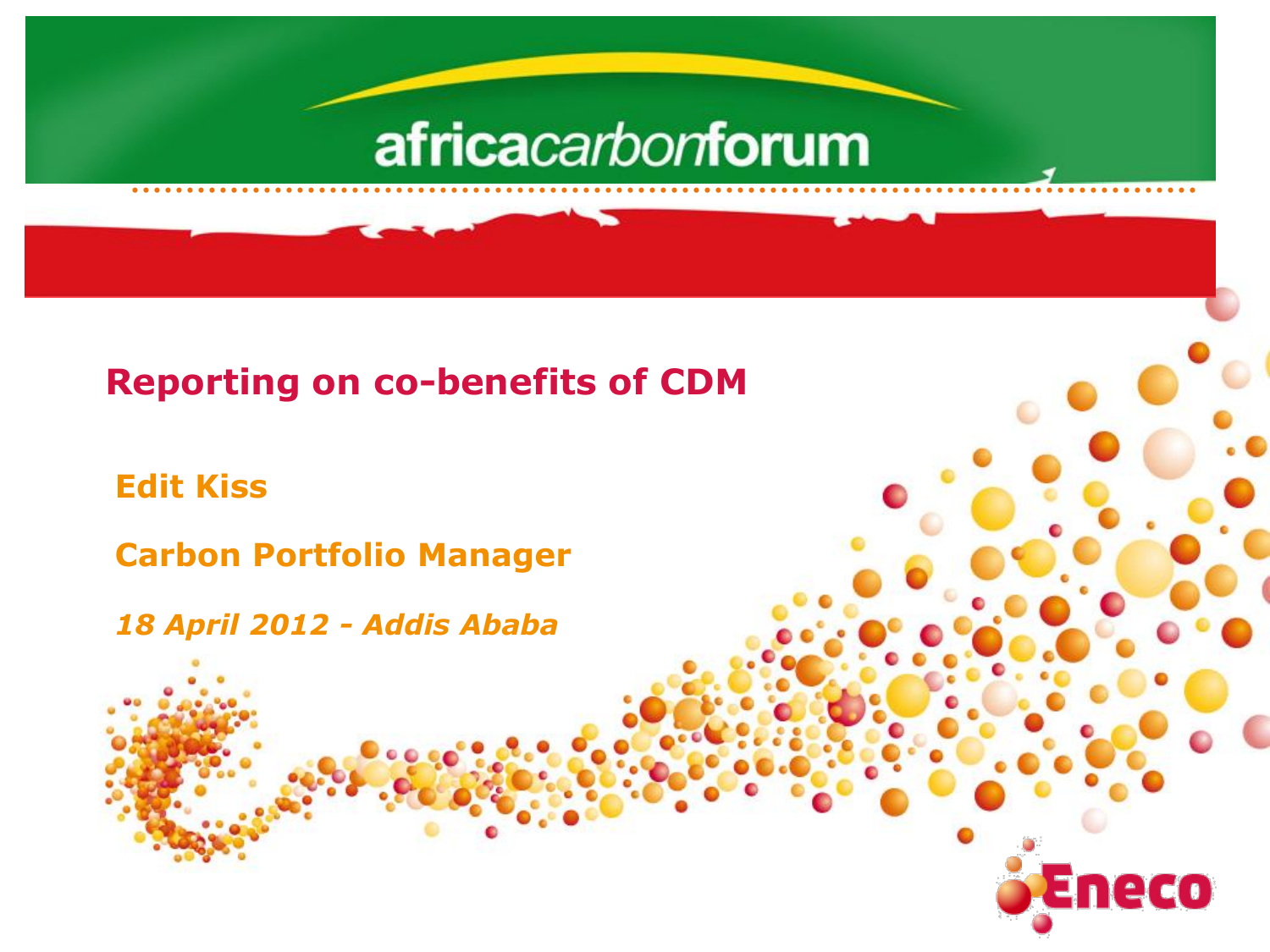### ................................................................................................. **Eneco Holding N.V.**

- $\triangleright$  One of the largest Dutch utilities
- A-Rated, owned and backed by Dutch provinces and municipalities Strong focus on renewables, such as off-shore wind and biomass  $\triangleright$  EU ETS compliance player
- **Vision**: Sustainable energy mix by 2030
- Elected as the greenest energy company by Greenpeace in 2008 and 2009
- Recognized as Climate Saver by WWF since 2010
- ◆ Joined the Leaders For Nature Forum an initiative of IUCN NL

........................................................................

 Voluntary target of 100% carbon neutrality and carbon footprint reduction target of 50% from 2007 by 2013

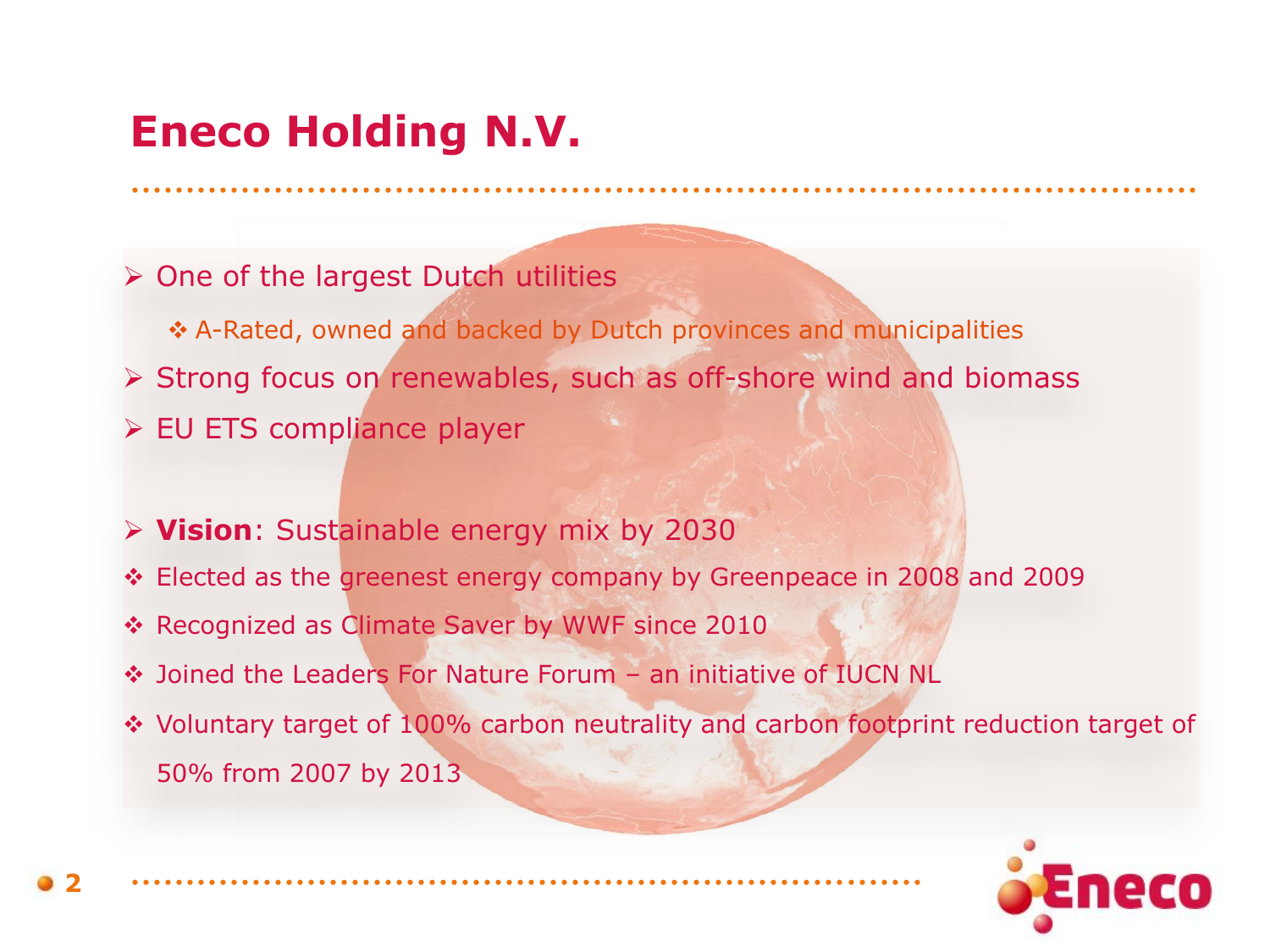## **The Carbon Desk**

Eneco is an active purchaser of carbon credits for both its own use, and for 3<sup>rd</sup> parties with which it partners

.................................................................................................

- Participation in over 50 CDM projects in China, India, Vietnam, Argentina. Mexico, Thailand and Colombia, Uganda.
- Offering voluntary offsets from projects with strong sustainable development credentials for partner organizations and internal clients who wish to offset their footprint
- Our philosophy is to work with projects which have clear sustainable development benefits and a positive environmental impact - and we work with clients with a similar philosophy

........................................................................







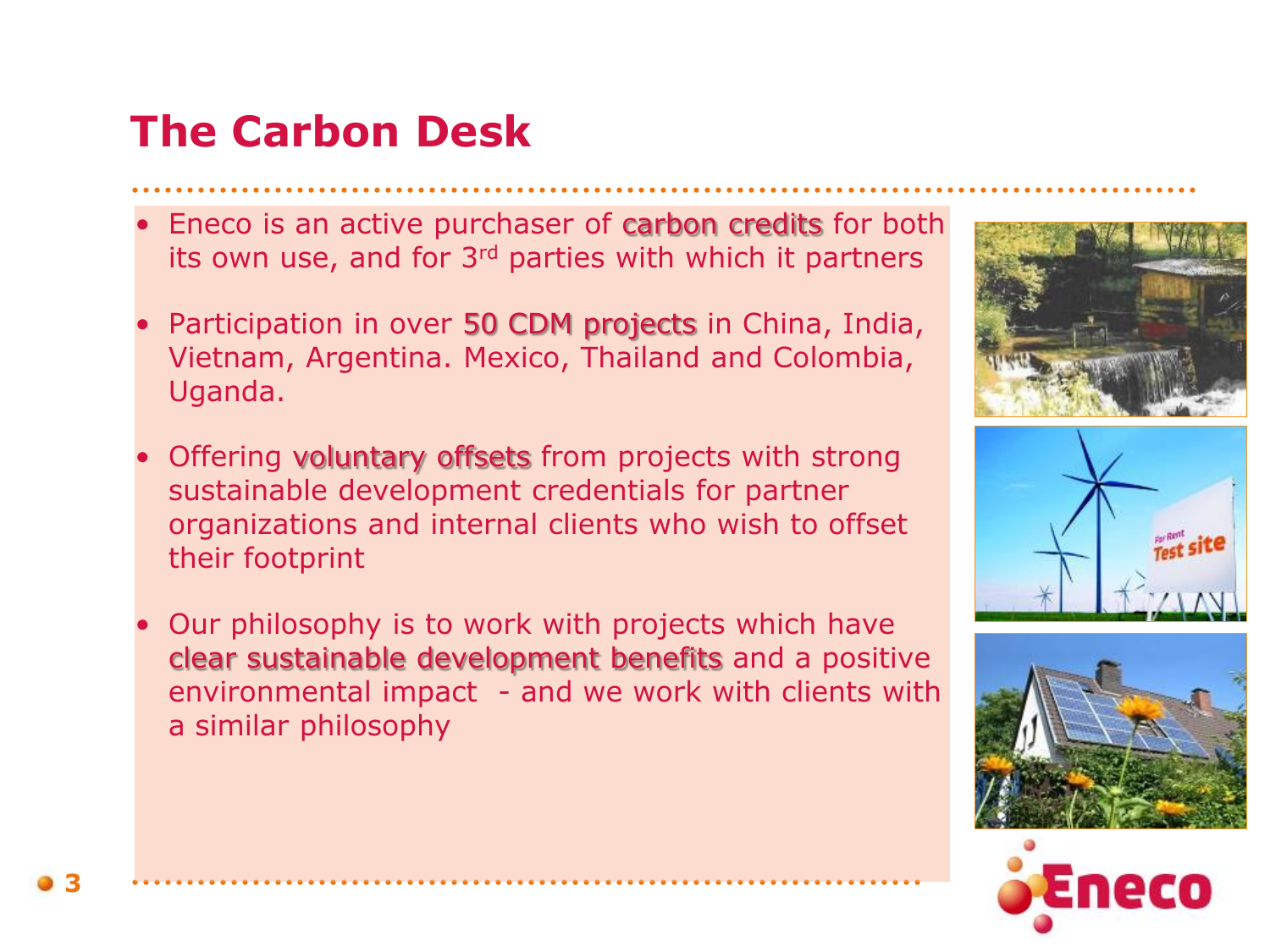#### ................................................................................................. **Does CDM contribute to sustainable development and environmental cobenefits?**

- A study published by the UNFCCC in 2011 concludes that there is evidence to suggest that CDM projects are indeed making a contribution to sustainable development over and above the mitigation of the GHG emissions in the host country.
- But it also notes that HFC and N2O related projects yield the fewest sustainable development benefits.
- Other studies conclude that the CDM governance process largely fails to ensure sustainable development and social equity.

........................................................................



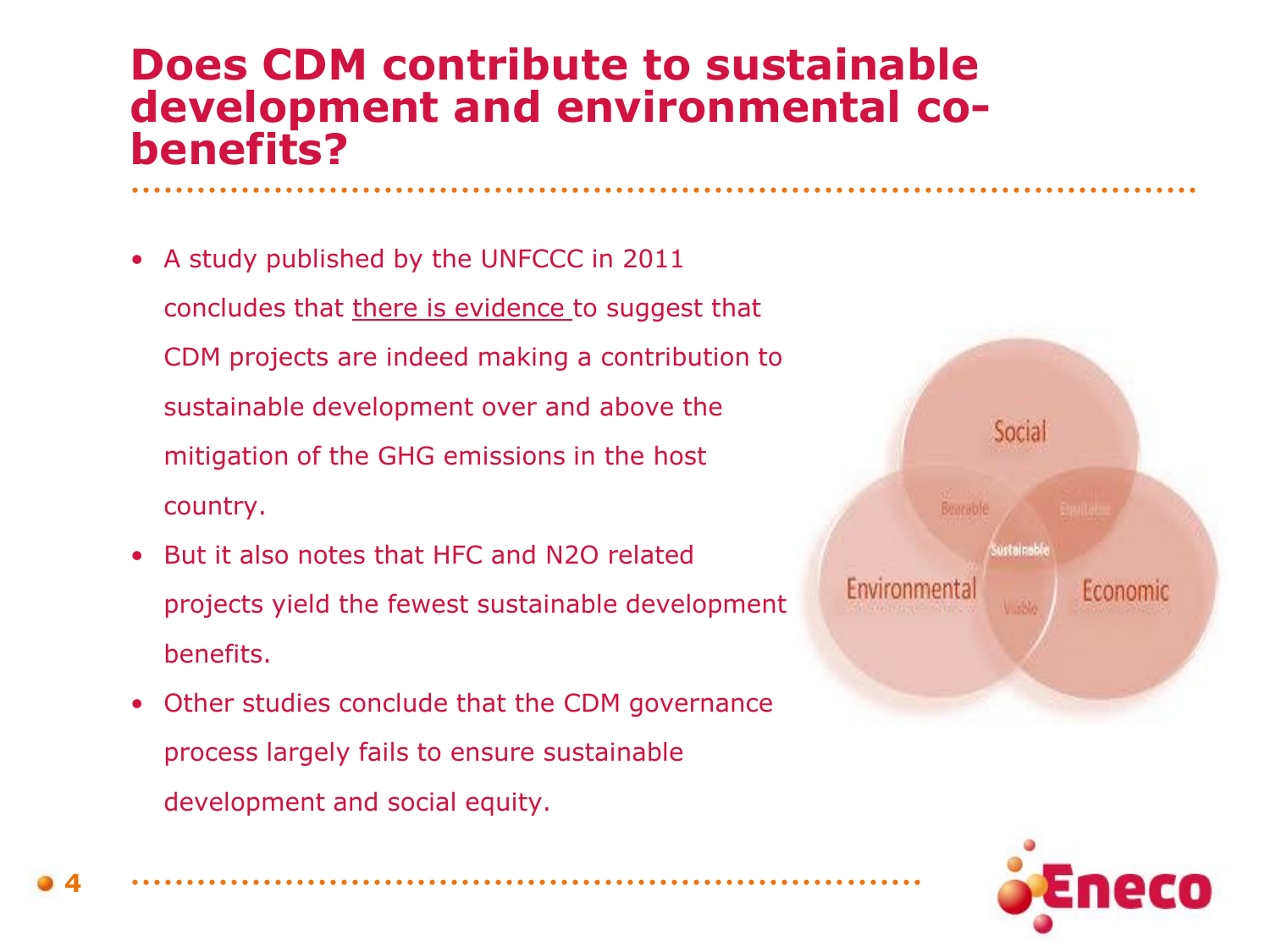### ................................................................................................. **Eneco's view…**

CDM can contribute to sustainable benefits but it is not always the case

Lack of strong governance and rules within CDM

- **DNA Letter of Approval** : only non-binding guidelines
- **Stakeholder consultation**: not clear guidelines
- **Validation**: not focused on reality check for sustainable benefits (EIA is weak)
- **Verification**: no follow up audit on environmental and social issues

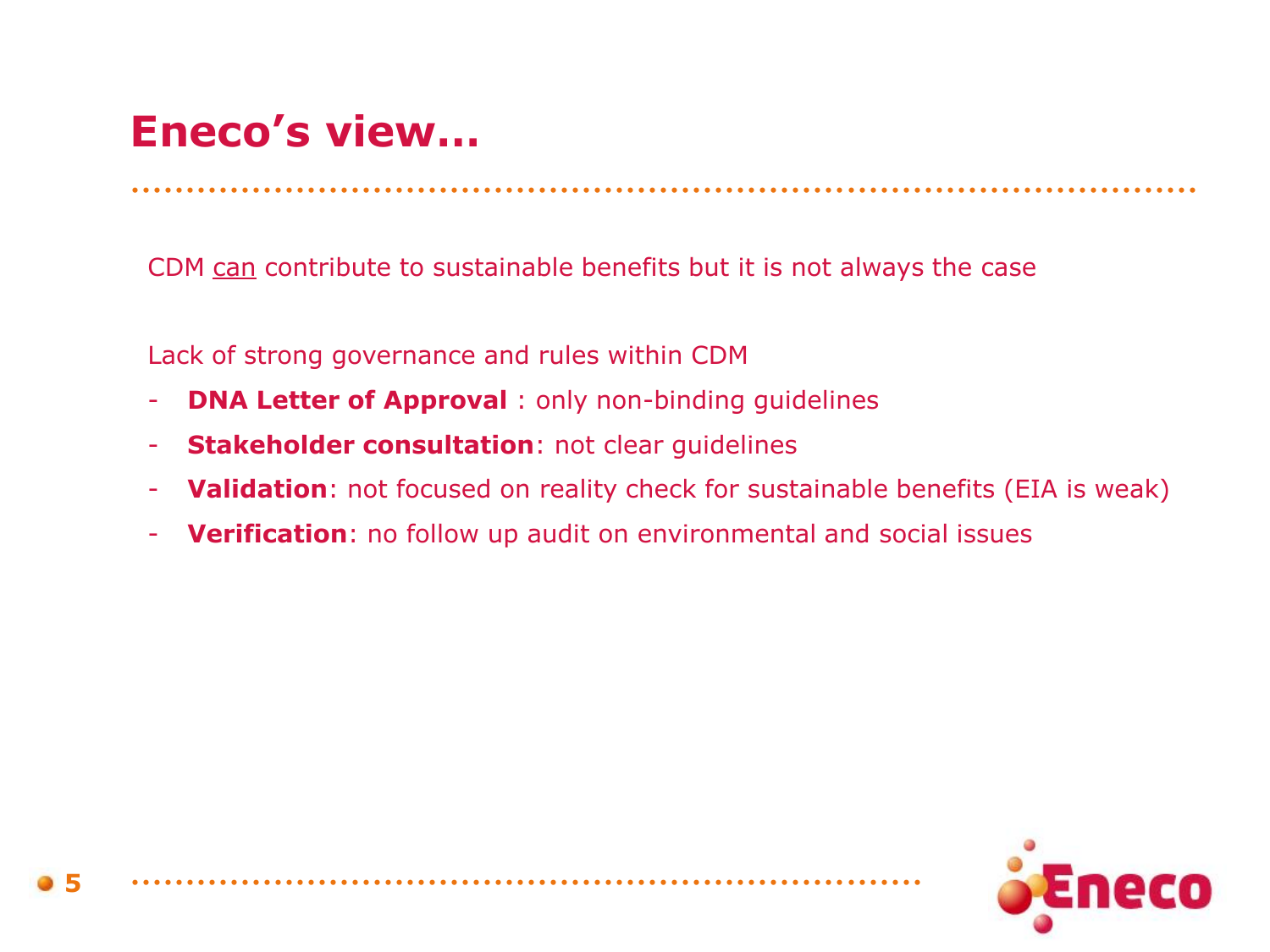# **Some practical experience…**

........................................................................

| <b>Dimension</b>   | <b>Indicator</b>                                                | <b>Examples</b>                                                                                                                                             |
|--------------------|-----------------------------------------------------------------|-------------------------------------------------------------------------------------------------------------------------------------------------------------|
| <b>Economic</b>    | Local job creation                                              | Hydro power plant in Vietnam and Laos using skilled<br>Chinese labour due to lack of skilled local labour.<br>Indigenous communities are especially suffer. |
|                    | Investment in local<br>infrastructure                           | Roads, bridges built, however, it increased<br>deforestation.                                                                                               |
| <b>Environment</b> | Promotion of renewable<br>energy                                | Renewable energy projects will do except when<br>exporting electricity to neighbouring countries                                                            |
|                    | Impact on biodiversity,<br>natural resources such as<br>forests | Often negative<br>Palm oil projects (waste water treatment) that are<br>directly responsible for deforestation in Malaysia                                  |
| <b>Social</b>      | Poverty alleviation                                             | Typically only small scale demand side projects<br>Negative side effects of municipal solid waste projects<br>for waste pickers can deteriorate livelihoods |
|                    | <b>Engagement of local</b><br>population                        | Stakeholder consultation is often too short, and locals<br>are excluded due to language barriers                                                            |

.................................................................................................

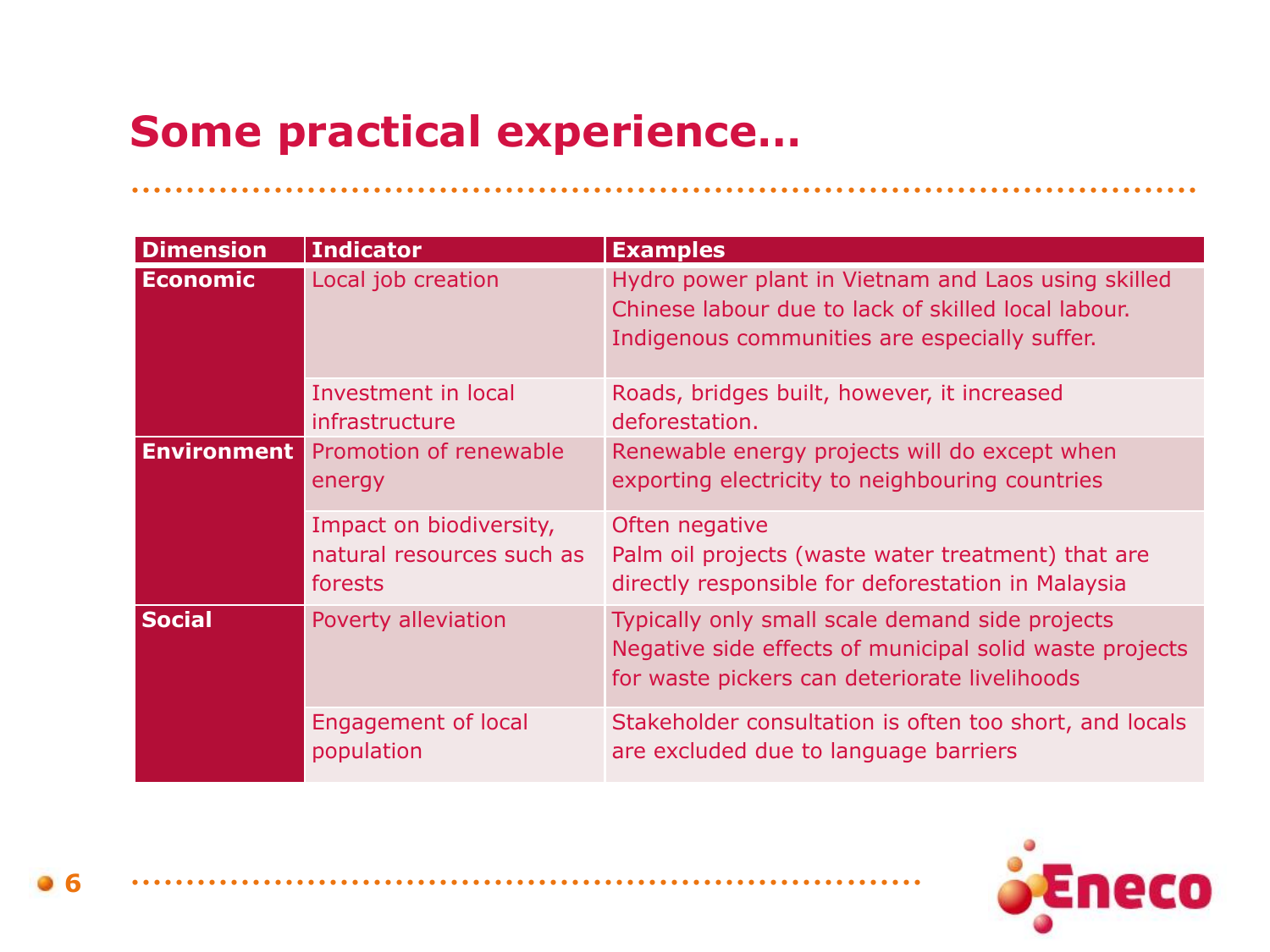### ................................................................................................. **Eneco's approach**

#### *1. Negative list*

- *No palm oil related project*
- *No biomass project which competes with food*

........................................................................

- *No coal*
- *No large hydro, however, sometimes small hydro have worst impact*

#### *2. Positive list*

*Small scale household level projects (cookstove, efficient lightning etc.)* 

#### *3. Implementation*

 *For projects where deemed necessary additional environmental due diligence and Environmental Monitoring Plan to be verified annually*

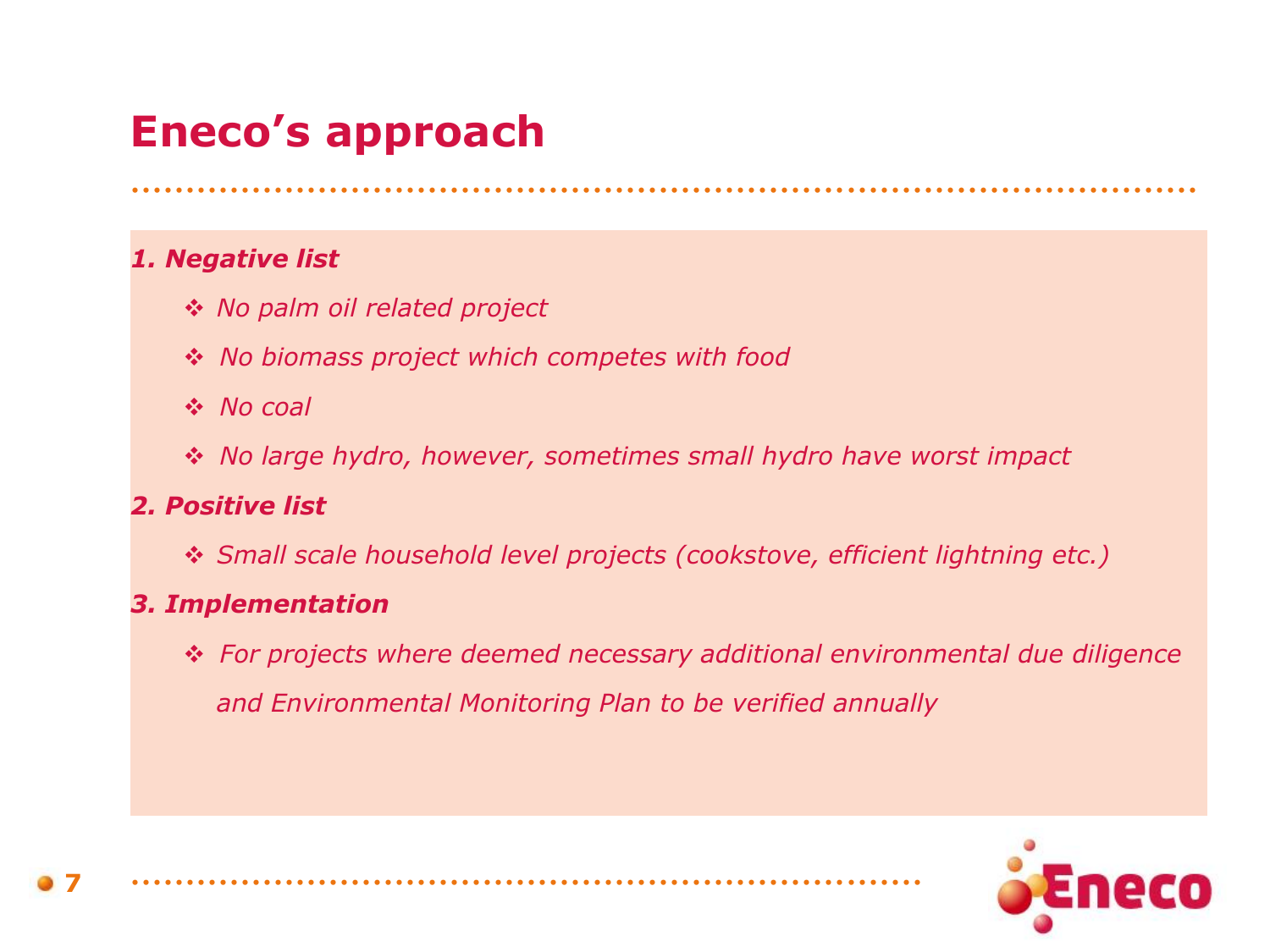### ................................................................................................. **Solutions?**

- Validation and registration process should be simplified for additionality and more rigorous criteria added on the environmental and social requirements (UN)
- Demand side restriction by EU only high quality projects should be eligible, this would help prices as well
- Market premium? Possible but in larger volumes is more difficult…

........................................................................